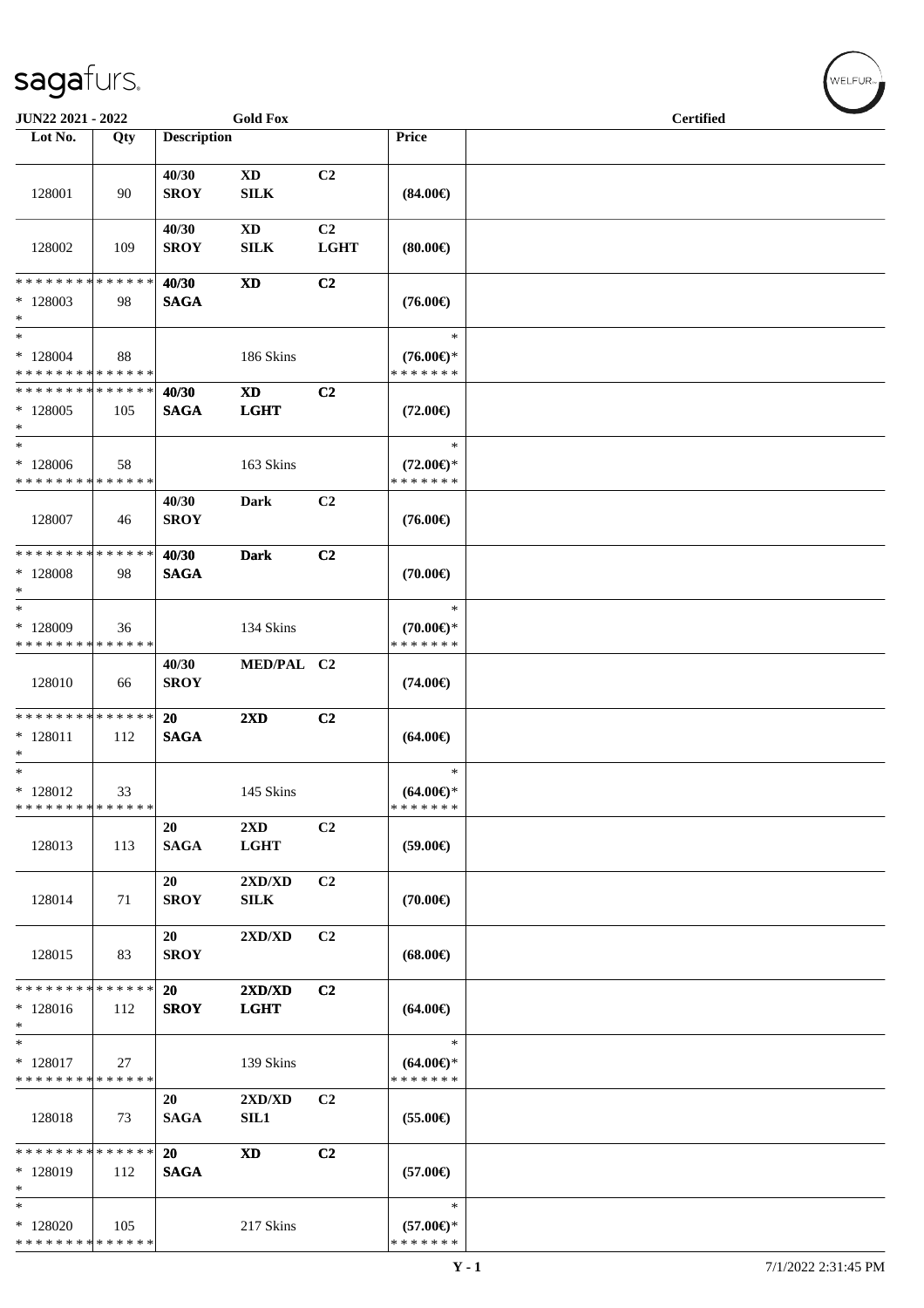| JUN22 2021 - 2022                                  |     |                             | <b>Gold Fox</b>                                  |             |                                                | <b>Certified</b> |  |  |
|----------------------------------------------------|-----|-----------------------------|--------------------------------------------------|-------------|------------------------------------------------|------------------|--|--|
| Lot No.                                            | Qty | <b>Description</b>          |                                                  |             | Price                                          |                  |  |  |
| * * * * * * * * * * * * * *<br>$*128021$<br>$\ast$ | 119 | <b>20</b><br><b>SAGA</b>    | $\boldsymbol{\mathrm{XD}}$<br><b>LGHT</b>        | C2          | $(53.00\epsilon)$                              |                  |  |  |
| $\ast$<br>$*128022$<br>* * * * * * * * * * * * * * | 33  |                             | 152 Skins                                        |             | $\ast$<br>$(53.00\epsilon)$ *<br>* * * * * * * |                  |  |  |
| 128023                                             | 39  | 20<br><b>SROY</b>           | <b>Dark</b><br><b>LGHT</b>                       | C2          | $(57.00\epsilon)$                              |                  |  |  |
| * * * * * * * * * * * * * *<br>$*128024$<br>$\ast$ | 112 | <b>20</b><br><b>SAGA</b>    | <b>Dark</b>                                      | C2          | $(55.00\epsilon)$                              |                  |  |  |
| 128026                                             | 116 | 20<br><b>SAGA</b>           | Dark<br><b>LGHT</b>                              | C2          | $(51.00\epsilon)$                              |                  |  |  |
| 128027                                             | 86  | 20<br><b>SAGA</b>           | <b>MED</b>                                       | C2          | $(53.00\epsilon)$                              |                  |  |  |
| 128029                                             | 63  | 20<br><b>SAGA</b>           | MED/PAL C2<br>SIL1                               | <b>LGHT</b> | $(47.00\epsilon)$                              |                  |  |  |
| 128030                                             | 101 | 20<br><b>SAGA</b>           | MED/PAL C2<br><b>LGHT</b>                        |             | $(49.00\epsilon)$                              |                  |  |  |
| * * * * * * * * * * * * * *<br>$*128031$<br>$\ast$ | 119 | 20<br>SI                    | MED/PAL C2                                       |             | $(45.00\epsilon)$                              |                  |  |  |
| $\ast$<br>* 128032<br>* * * * * * * * * * * * * *  | 84  |                             | 203 Skins                                        |             | $\ast$<br>$(45.00\epsilon)$ *<br>* * * * * * * |                  |  |  |
| 128033                                             | 88  | 20<br><b>SAGA</b>           | PAL/XP                                           | C2          | $(49.00\epsilon)$                              |                  |  |  |
| 128034                                             | 50  | $\mathbf{0}$<br><b>SAGA</b> | $2\mathbf{X}\mathbf{D}$                          | C2          | (50.00)                                        |                  |  |  |
| 128035                                             | 48  | $\mathbf{0}$<br><b>SAGA</b> | 2XD<br><b>LGHT</b>                               | C2          | $(49.00\epsilon)$                              |                  |  |  |
| 128036                                             | 52  | $\bf{0}$<br><b>SROY</b>     | $2{\bf X}{\bf D}/{\bf X}{\bf D}$<br>${\bf SILK}$ | C2          | $(51.00\epsilon)$                              |                  |  |  |
| 128037                                             | 55  | $\bf{0}$<br><b>SROY</b>     | $2{\bf X}{\bf D}/{\bf X}{\bf D}$                 | C2          | $(46.00\epsilon)$                              |                  |  |  |
| 128038                                             | 55  | $\bf{0}$<br><b>SROY</b>     | 2XD/XD<br><b>LGHT</b>                            | C2          | $(49.00\epsilon)$                              |                  |  |  |
| 128039                                             | 136 | $\bf{0}$<br>$\mathbf{SAGA}$ | $\mathbf{X}\mathbf{D}$                           | C2          | $(49.00\epsilon)$                              |                  |  |  |

WELFUR<sub><sup>N</sub></sub></sub></sup>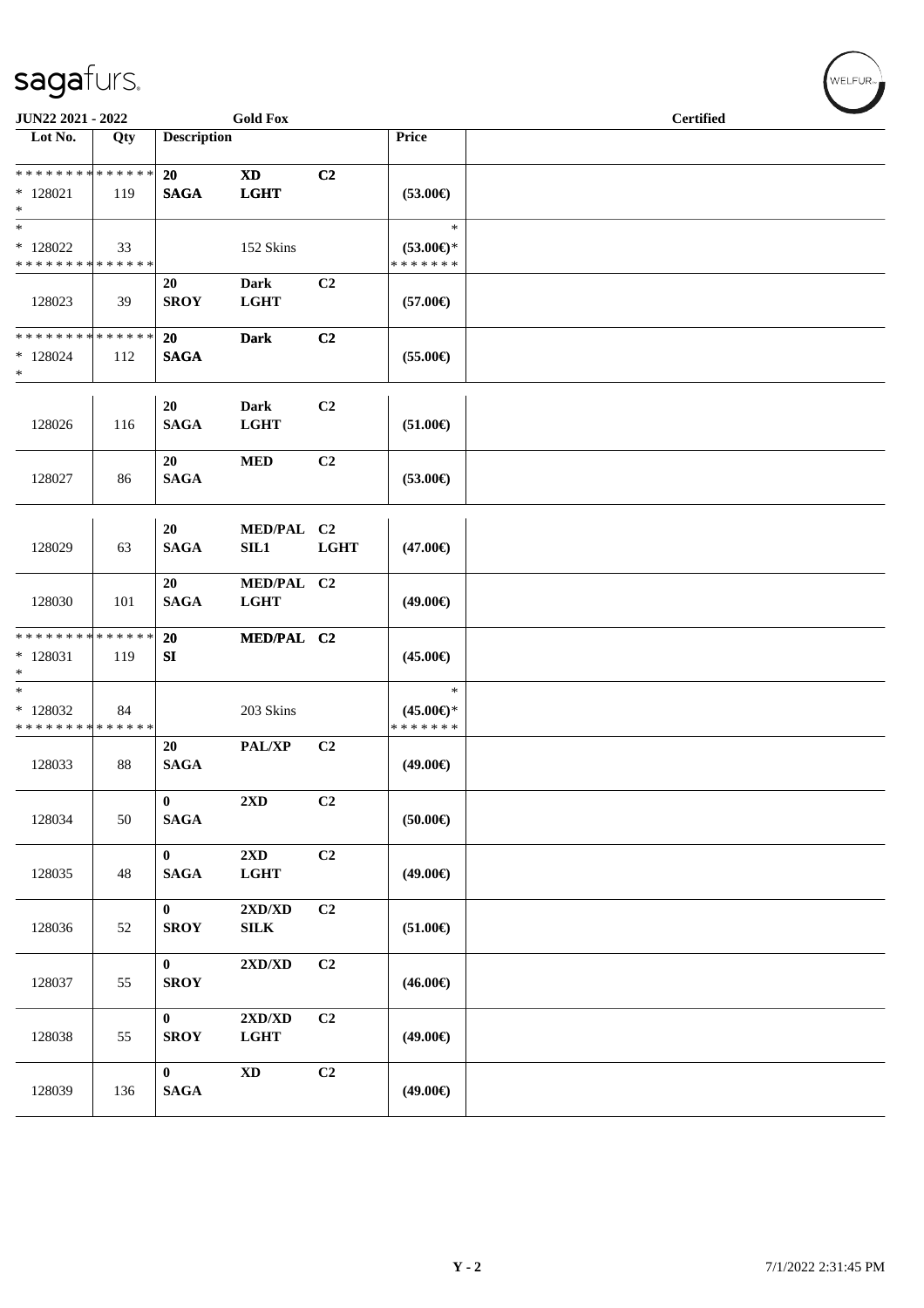| JUN22 2021 - 2022 |     | <b>Gold Fox</b>                                                  |    |                   | <b>Certified</b> |
|-------------------|-----|------------------------------------------------------------------|----|-------------------|------------------|
| Lot No.           | Qty | <b>Description</b>                                               |    | Price             |                  |
| 128042            | 81  | $\bf{0}$<br>$\mathbf{X}\mathbf{D}$<br><b>LGHT</b><br><b>SAGA</b> | C2 | $(47.00\epsilon)$ |                  |
| 128043            | 51  | XD/DK<br>$\mathbf{0}$<br><b>SAGA</b><br>SL1                      | C2 | $(45.00\epsilon)$ |                  |
| 128044            | 79  | $\mathbf{0}$<br><b>Dark</b><br><b>SAGA</b>                       | C2 | $(47.00\epsilon)$ |                  |
| 128045            | 43  | <b>Dark</b><br>$\bf{0}$<br><b>SAGA</b><br><b>LGHT</b>            | C2 | $(45.00\epsilon)$ |                  |
| 128046            | 84  | MED/PAL C2<br>$\mathbf{0}$<br><b>SAGA</b>                        |    | $(45.00\epsilon)$ |                  |
| 128047            | 50  | $\mathbf{0}$<br>MED/PAL C2<br><b>SAGA</b><br>LGHT                |    | $(43.00\epsilon)$ |                  |
| 128048            | 77  | $\bf{0}$<br>MED/PAL C2<br>SI                                     |    | $(39.00\epsilon)$ |                  |
| 128049            | 75  | MED/PAL C2<br>$\mathbf{1}$<br><b>SAGA</b>                        |    | $(33.00\epsilon)$ |                  |

 $(\bigvee_{w \in \text{LFUR}_{\text{max}}})$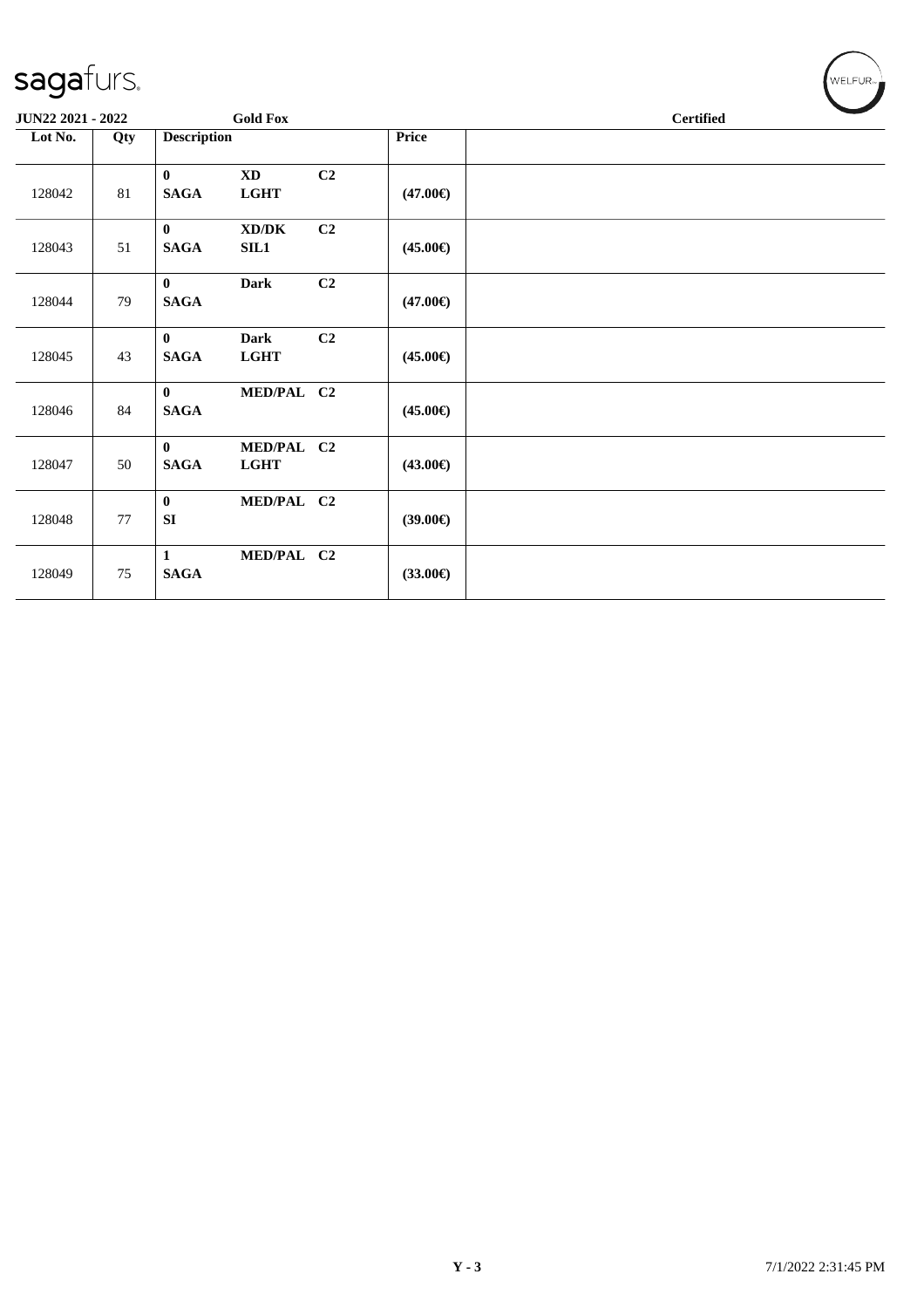| sagafurs.         |        |                         |                                     |                |                   | WELFUR <sub>™</sub> |
|-------------------|--------|-------------------------|-------------------------------------|----------------|-------------------|---------------------|
| JUN22 2021 - 2022 |        |                         | <b>Gold Cross Fox</b>               |                |                   | <b>Certified</b>    |
| Lot No.           | Qty    | <b>Description</b>      |                                     |                | Price             |                     |
| 128062            | $24\,$ | 30<br><b>SAGA</b>       | $2\mathbf{X}\mathbf{D}$             | C <sub>2</sub> | $(45.00\epsilon)$ |                     |
| 128066            | 43     | 30<br><b>SAGA</b>       | MED/PAL C3                          |                | $(45.00\epsilon)$ |                     |
|                   |        |                         |                                     |                |                   |                     |
| 128070            | $25\,$ | 30/20<br>SI             | MED/PAL C2/C3                       |                | $(35.00\epsilon)$ |                     |
| 128073            | 66     | 20<br><b>SAGA</b>       | $\bold{X}\bold{D}/\bold{D}\bold{K}$ | C3             | $(38.00\epsilon)$ |                     |
| 128076            | 32     | 20<br><b>SAGA</b>       | MED/PAL C2                          |                | $(38.00\epsilon)$ |                     |
| 128077            | 42     | 20<br><b>SAGA</b>       | MED/PAL C3                          |                | $(37.00\epsilon)$ |                     |
| 128078            | $20\,$ | $\bf{0}$<br><b>SAGA</b> | MED/PAL C2                          |                | $(27.00\epsilon)$ |                     |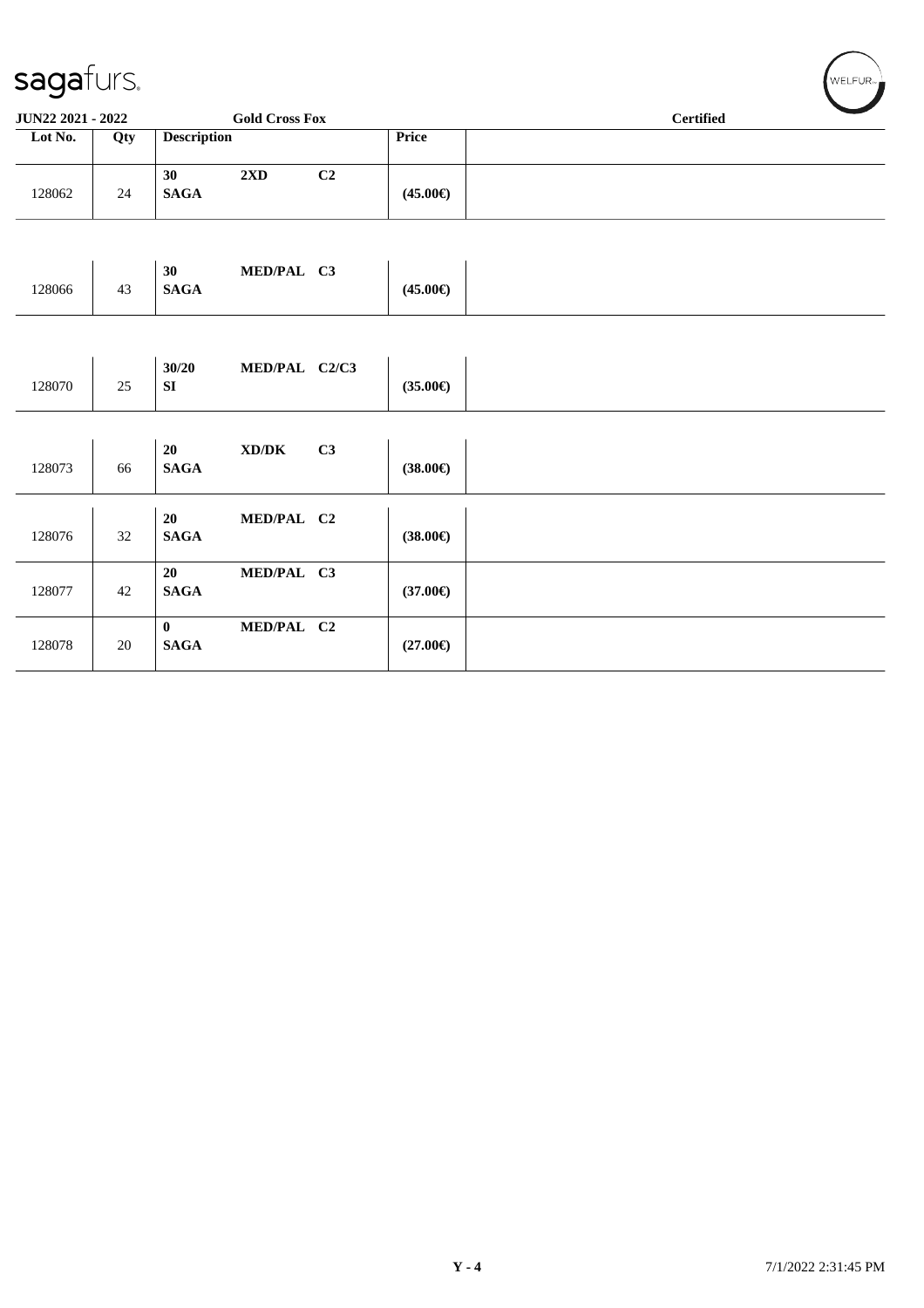| JUN22 2021 - 2022 |        |                          | <b>Smokey Fox</b>      |       | <b>Certified</b>  |  |  |  |  |
|-------------------|--------|--------------------------|------------------------|-------|-------------------|--|--|--|--|
| Lot No.           | Qty    | <b>Description</b>       |                        |       | Price             |  |  |  |  |
| 128101            | $71\,$ | 30<br><b>SAGA</b>        | <b>DK/MED</b>          | C1/C2 | $(47.00\epsilon)$ |  |  |  |  |
| 128102            | 34     | 30<br><b>SAGA</b>        | <b>DK/MED</b><br>SL1   | C1/C2 | $(47.00\epsilon)$ |  |  |  |  |
| 128103            | 61     | 30/20<br>$\mathbf{SAGA}$ | <b>Dark</b>            | C1/C2 | $(43.00\epsilon)$ |  |  |  |  |
| 128104            | 43     | 30/20<br><b>SAGA</b>     | <b>MED</b>             | C1/C2 | $(43.00\epsilon)$ |  |  |  |  |
| 128105            | 37     | 30/20<br><b>SROY</b>     | MED/PAL C1/C2          |       | $(45.00\epsilon)$ |  |  |  |  |
|                   |        |                          |                        |       |                   |  |  |  |  |
| 128108            | 47     | 30/20<br><b>SAGA</b>     | <b>PAL/XP</b><br>SL1   | C1/C2 | $(42.00\epsilon)$ |  |  |  |  |
| 128109            | $11\,$ | 30/20<br>$I\!\!A$        | $\mathbf{ALL}$<br>SPT1 | C1/C2 | $(42.00\epsilon)$ |  |  |  |  |
| 128110            | 52     | 20<br><b>SROY</b>        | <b>Dark</b>            | C1/C2 | $(43.00\epsilon)$ |  |  |  |  |

| 128114 | 20/0<br>2 <sub>w</sub><br>4AF<br><b>SAGA</b><br>24 | C1/C2<br>$(33.00 \in )$ |
|--------|----------------------------------------------------|-------------------------|
|--------|----------------------------------------------------|-------------------------|

 $(\mathsf{WELFUR}_{\approx})$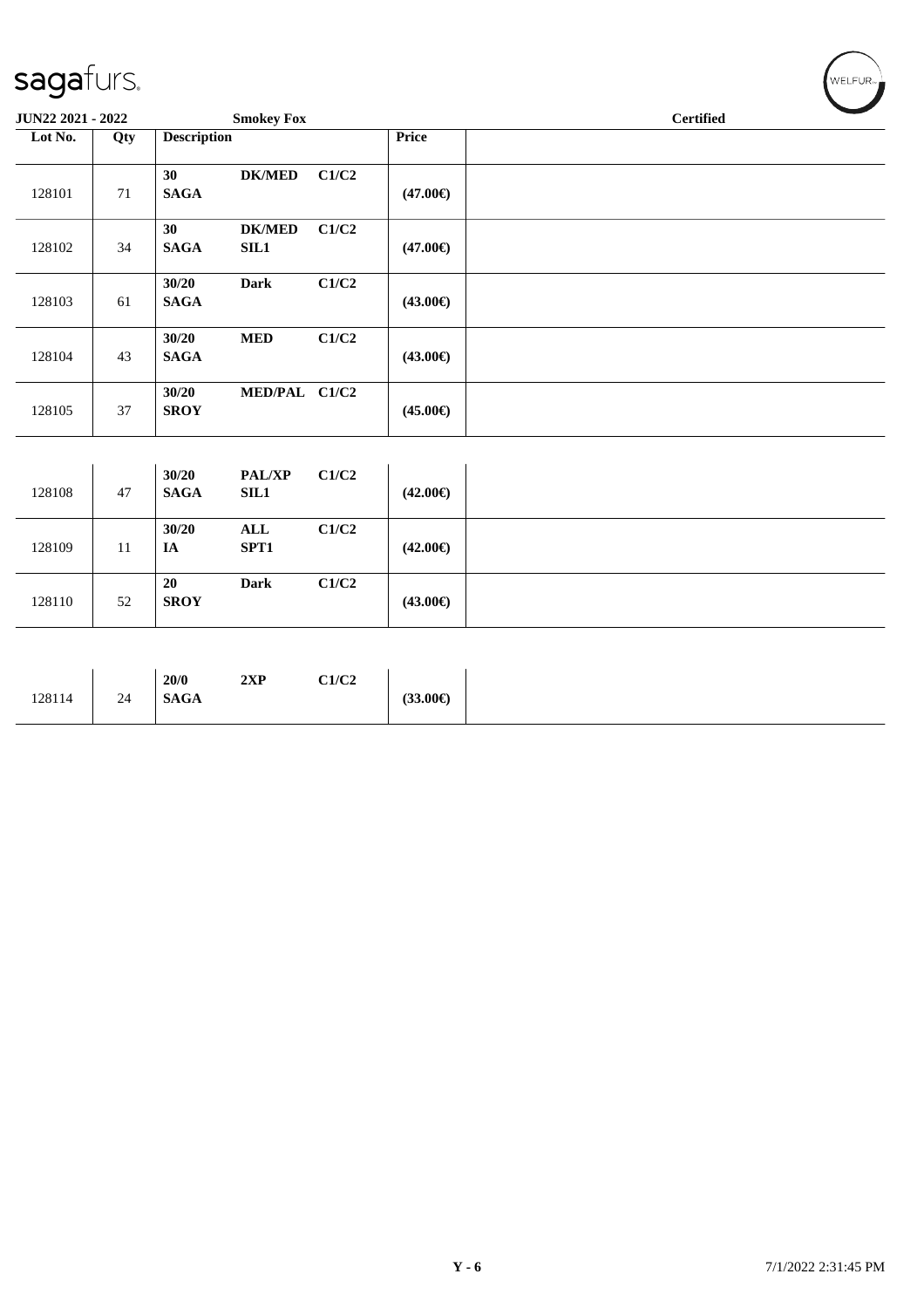| JUN22 2021 - 2022                                              |                |                               | <b>Platinum Fox</b>   |       |                                                | <b>Certified</b> |
|----------------------------------------------------------------|----------------|-------------------------------|-----------------------|-------|------------------------------------------------|------------------|
| Lot No.                                                        | Qty            | <b>Description</b>            |                       |       | <b>Price</b>                                   |                  |
| 128161                                                         | 48             | 30<br><b>SAGA</b>             | <b>DK/MED</b>         | C1/C2 | $(55.00\epsilon)$                              |                  |
| * * * * * * * * * * * * * *<br>$*128162$<br>$\ast$             | 96             | 30<br><b>SAGA</b>             | <b>DK/MED</b>         | C1/C2 | $(55.00\epsilon)$                              |                  |
| $\ast$<br>$* 128163$<br>* * * * * * * * * * * * * *            | 21             |                               | 117 Skins             |       | $\ast$<br>$(55.00\epsilon)$ *<br>* * * * * * * |                  |
| 128164                                                         | 54             | 30<br>${\bf S}{\bf I}$        | <b>DK/MED</b>         | C1/C2 | $(50.00\epsilon)$                              |                  |
| 128165                                                         | 29             | 30<br>${\bf SI}$              | PAL/XP                | C1/C2 | (49.00€)                                       |                  |
| 128166                                                         | 22             | 30/20<br><b>SAGA</b>          | <b>DK/MED</b><br>CHA- | C1/C2 | $(50.00\epsilon)$                              |                  |
| 128167                                                         | 28             | 30/20<br>${\bf S}{\bf I}$     | PAL/XP                | C1/C2 | $(45.00\epsilon)$                              |                  |
| 128168                                                         | 55             | 20<br><b>SAGA</b>             | <b>DK/MED</b>         | C1/C2 | $(47.00\epsilon)$                              |                  |
| * * * * * * * * * * * * * *<br>* 128169<br>$*$                 | 112            | 20/0<br><b>SAGA</b>           | <b>DK/MED</b>         | C1/C2 | (43.00€)                                       |                  |
| $\overline{\ast}$<br>$* 128170$<br>* * * * * * * * * * * * * * | 63             |                               | 175 Skins             |       | $\ast$<br>$(43.00\epsilon)$ *<br>* * * * * * * |                  |
| 128171                                                         | 86             | 20/0<br>SI                    | <b>DK/MED</b>         | C1/C2 | $(39.00\epsilon)$                              |                  |
| 128172                                                         | 16             | 20/0<br><b>SAGA</b>           | MED/PAL C1/C2<br>CHA- |       | $(43.00\epsilon)$                              |                  |
| 128173                                                         | 53             | 20/0<br>${\bf S}{\bf I}$      | PAL/XP                | C1/C2 | $(38.00\epsilon)$                              |                  |
| 128174                                                         | $\overline{9}$ | $\pmb{0}$<br>SI               | XP/2XP<br>CHA-        | C1/C2 | $(26.00\epsilon)$                              |                  |
| 128175                                                         | 11             | $\pmb{0}$<br>${\bf S}{\bf I}$ | $\mathbf{ALL}$        | C1/C2 | $(19.00\epsilon)$                              |                  |

WELFUR<sub>\*</sub>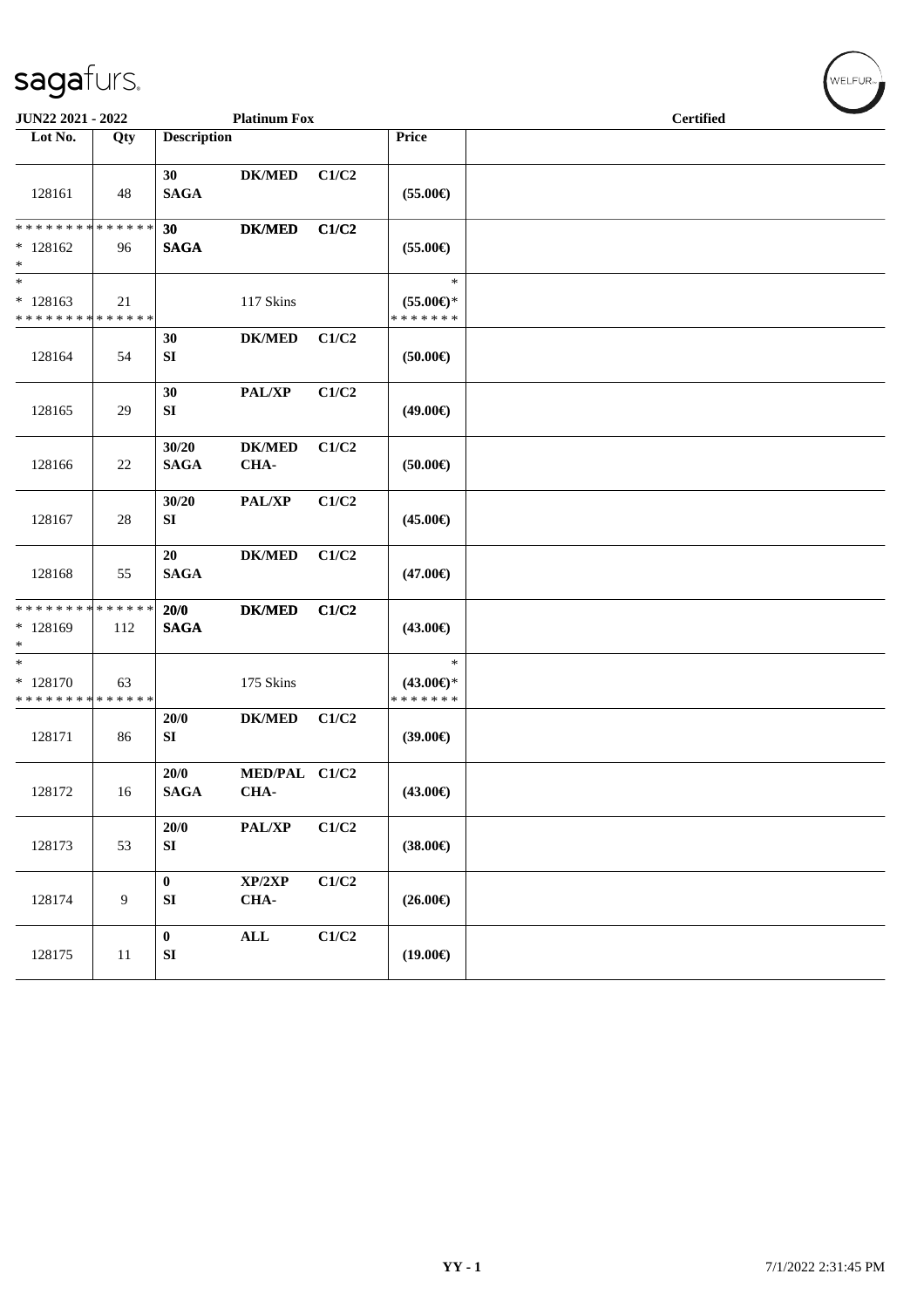| $\sim$            |     |                     |                           |                |                   |                  |
|-------------------|-----|---------------------|---------------------------|----------------|-------------------|------------------|
| JUN22 2021 - 2022 |     |                     | <b>Platinum Gold Fox</b>  |                |                   | <b>Certified</b> |
| Lot No.           | Qty | <b>Description</b>  |                           |                | Price             |                  |
| 128183            | 16  | 20/0<br><b>SAGA</b> | ALL<br>CHA-               | C <sub>2</sub> | $(41.00\epsilon)$ |                  |
| 128184            | 11  | 20/0<br><b>SI</b>   | ALL                       | C <sub>2</sub> | $(37.00\epsilon)$ |                  |
|                   |     |                     | <b>Platinum Cross Fox</b> |                |                   | <b>Certified</b> |
| 128187            | 14  | 20/0<br><b>SAGA</b> | XD/DK                     | C1/C2          | $(38.00\epsilon)$ |                  |

 $\left(\mathsf{WELFUR}_{\mathfrak{m}}\right)$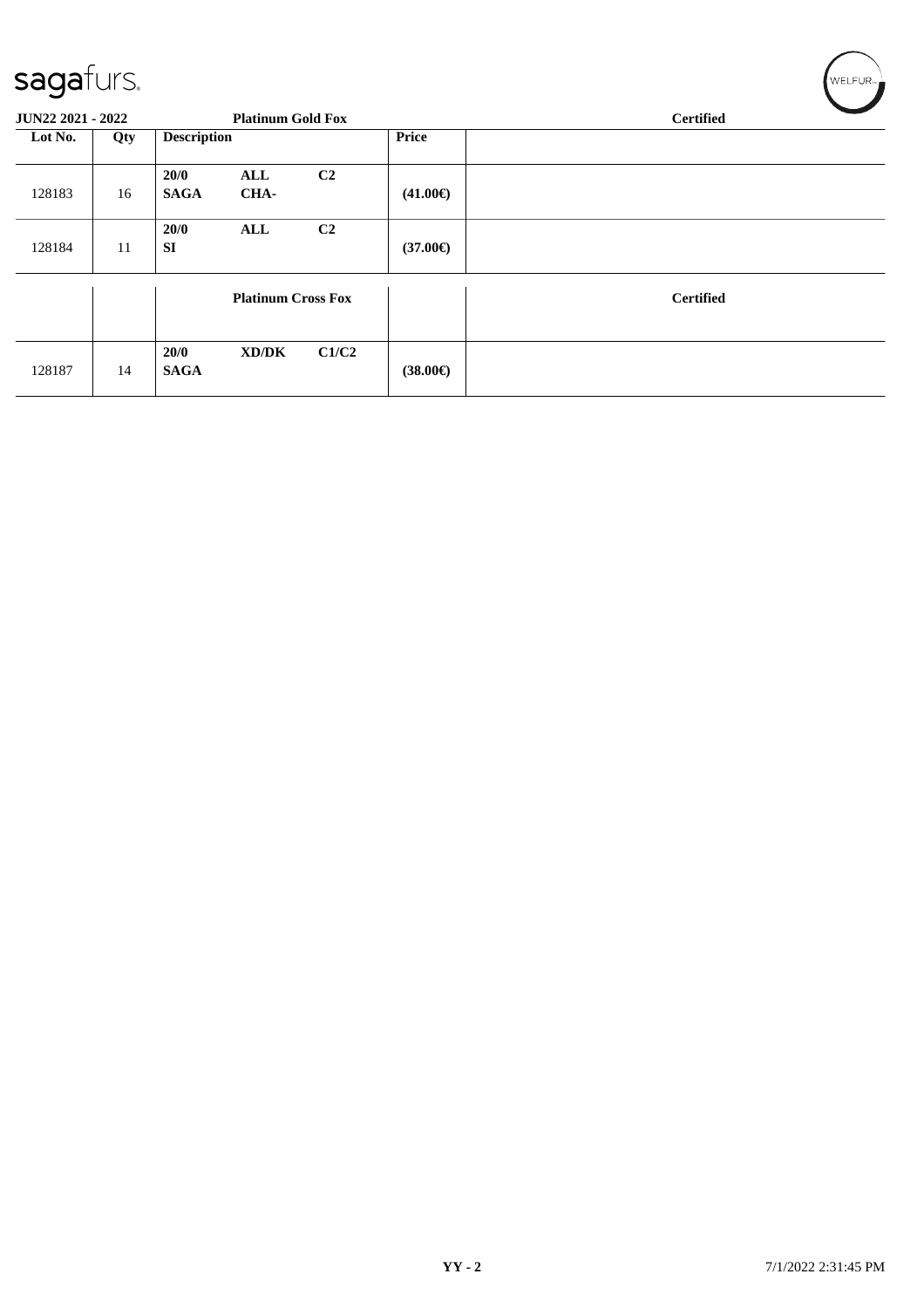| $\sim$ $\sim$ $\sim$ $\sim$ |     |                             |                   |                  |  |  |
|-----------------------------|-----|-----------------------------|-------------------|------------------|--|--|
| <b>JUN22 2021 - 2022</b>    |     | <b>Arctic Marble Cross</b>  |                   | <b>Certified</b> |  |  |
| Lot No.                     | Qty | <b>Description</b>          | Price             |                  |  |  |
| 128210                      | 40  | MED/PAL C1/C2<br>20/0<br>SI | $(29.00\epsilon)$ |                  |  |  |

 $\left(\mathsf{WELFUR}_{\approx}\right)$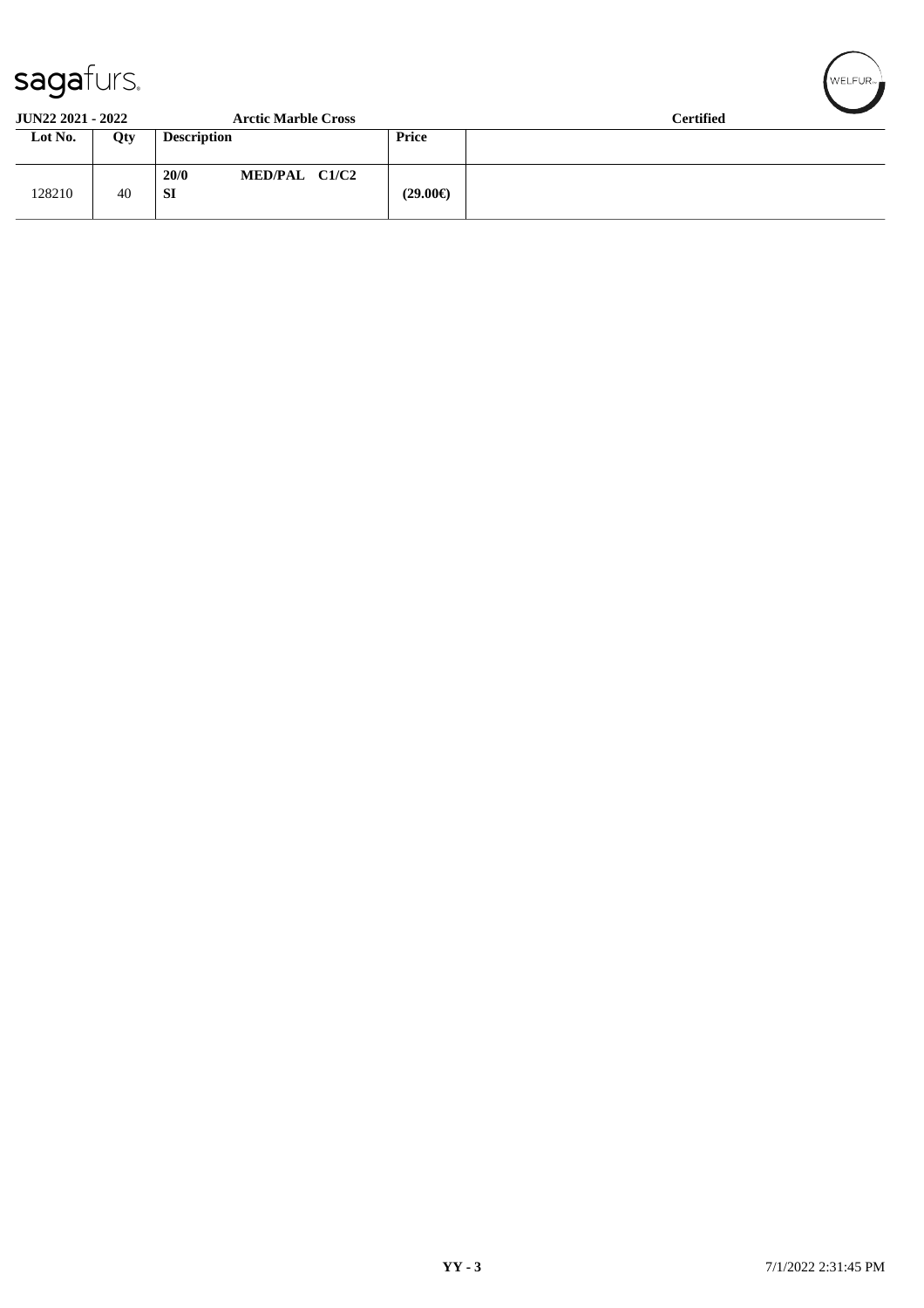| $\tilde{\phantom{a}}$ |     |                     |                         |       |                   |                  |  |  |  |
|-----------------------|-----|---------------------|-------------------------|-------|-------------------|------------------|--|--|--|
| JUN22 2021 - 2022     |     |                     | <b>Choco Silver Fox</b> |       |                   | <b>Certified</b> |  |  |  |
| Lot No.               | Qty | <b>Description</b>  |                         |       | <b>Price</b>      |                  |  |  |  |
| 128261                | 19  | 30<br><b>SROY</b>   | MED/PAL C2/C3           |       | $(57.00\epsilon)$ |                  |  |  |  |
| 128262                | 19  | 30<br><b>SAGA</b>   | MED/PAL C2/C3           |       | $(53.00\epsilon)$ |                  |  |  |  |
| 128264                | 27  | 20<br><b>SROY</b>   | MED/PAL C2/C3           |       | $(45.00\epsilon)$ |                  |  |  |  |
| 128266                | 33  | 20/0<br><b>SAGA</b> | MED/PAL C2              |       | $(37.00\epsilon)$ |                  |  |  |  |
| 128267                | 18  | 20/0<br><b>SAGA</b> | MED/PAL C3              |       | $(37.00\epsilon)$ |                  |  |  |  |
| 128268                | 46  | 20/0<br><b>SAGA</b> | $\mathbf{ALL}$          | C2/C3 | $(35.00\epsilon)$ |                  |  |  |  |

 $(w$ ELFUR<sub>"</sub>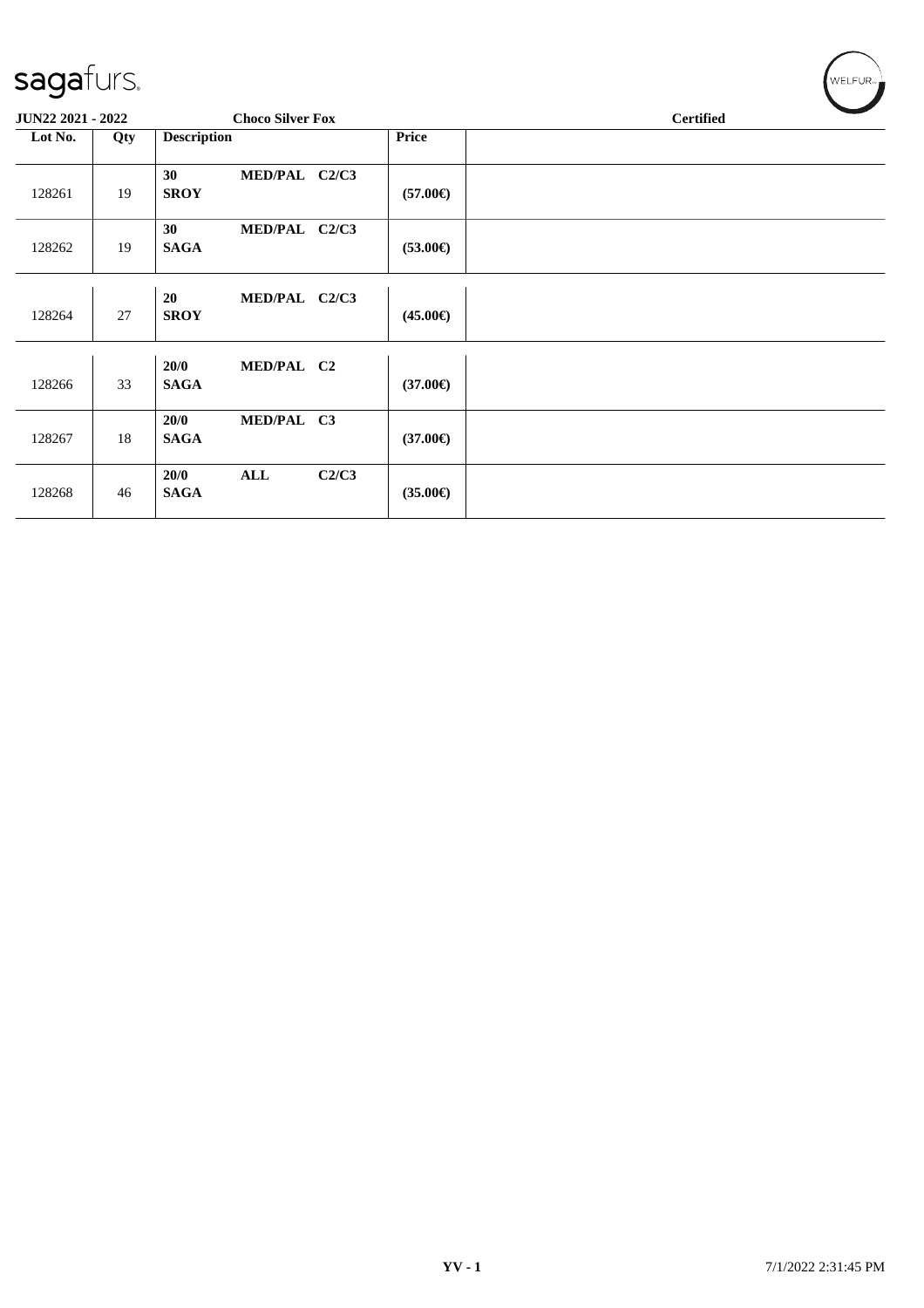| sagafurs.         |     |                      |                  |                | WELFUR <sub>™</sub> |                  |
|-------------------|-----|----------------------|------------------|----------------|---------------------|------------------|
| JUN22 2021 - 2022 |     |                      | <b>Pearl Fox</b> |                |                     | <b>Certified</b> |
| Lot No.           | Qty | <b>Description</b>   |                  |                | <b>Price</b>        |                  |
| 128281            | 39  | 30/20<br><b>SAGA</b> | <b>DK/MED</b>    | C1/C2          | $(43.00\epsilon)$   |                  |
| 128282            | 47  | 30/20<br><b>SAGA</b> | <b>PAL/XP</b>    | C1/C2          | $(43.00\epsilon)$   |                  |
| 128283            | 18  | 20<br><b>SAGA</b>    | <b>MED</b>       | C <sub>2</sub> | $(39.00\epsilon)$   |                  |
| 128284            | 33  | 20<br><b>SAGA</b>    | PAL/XP           | C <sub>2</sub> | $(39.00\epsilon)$   |                  |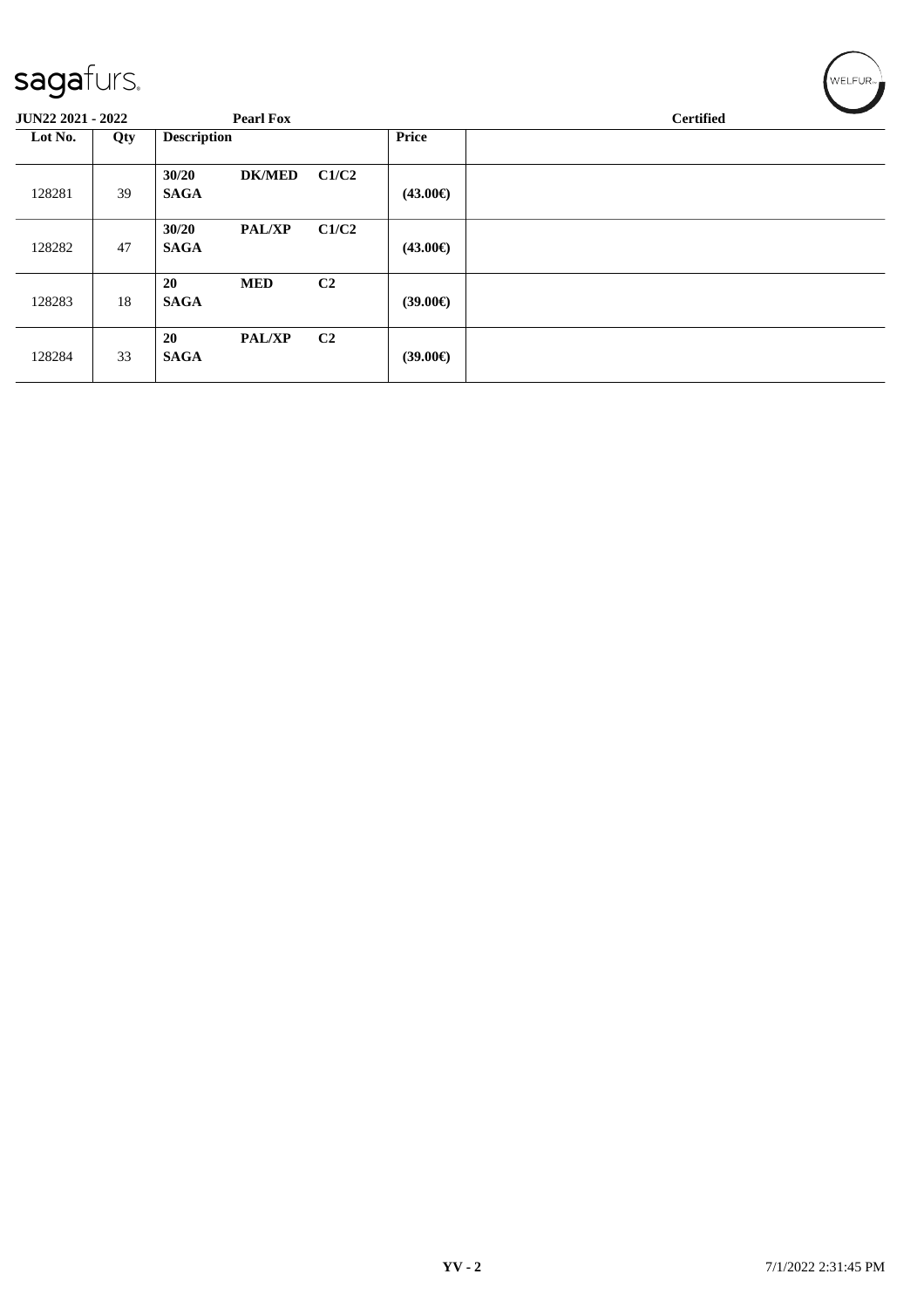| JUN22 2021 - 2022 |     |                             | <b>Palomino Fox</b> |               |                   | <b>Certified</b> |
|-------------------|-----|-----------------------------|---------------------|---------------|-------------------|------------------|
| Lot No.           | Qty | <b>Description</b>          |                     |               | <b>Price</b>      |                  |
| 128304            | 24  | 20/0<br>ALL<br><b>SI</b>    |                     | C2/C3         | $(32.00\epsilon)$ |                  |
| 128305            | 28  | $\mathbf{0}$<br><b>SAGA</b> |                     | MED/PAL C1/C2 | $(31.00\epsilon)$ |                  |
| 128306            | 45  | $\mathbf{0}$<br><b>SAGA</b> | <b>PAL/XP</b>       | C2/C3         | $(31.00\epsilon)$ |                  |
| 128307            | 43  | $\bf{0}$<br><b>SAGA</b>     | XP/2XP              | C1/C2         | $(31.00\epsilon)$ |                  |

 $w$ ELFUR<sub>m</sub>